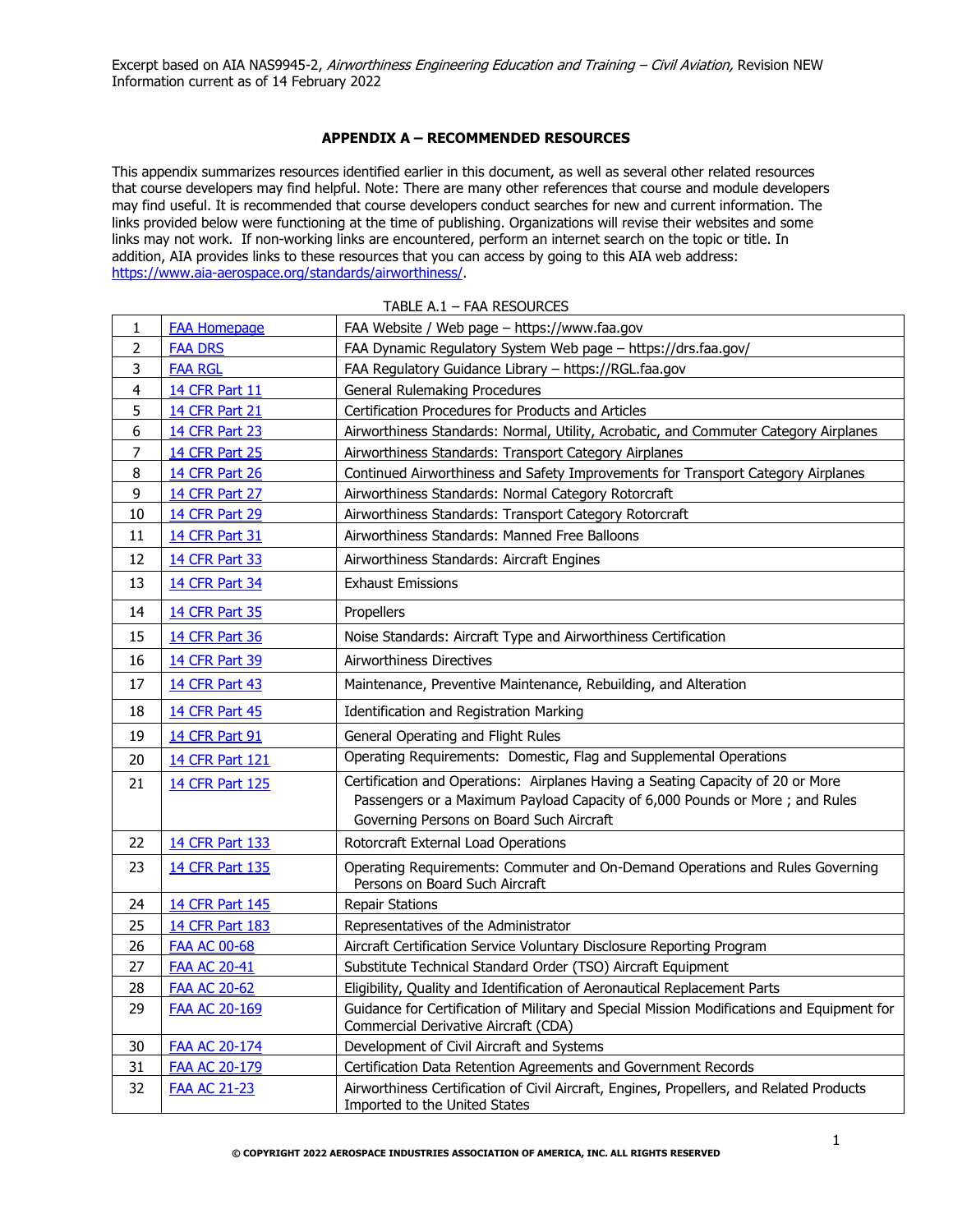| 33 | <b>FAA AC 21-24</b>       | <b>Bilateral Agreement Production Certificates</b>                                                                          |
|----|---------------------------|-----------------------------------------------------------------------------------------------------------------------------|
| 34 | <b>FAA AC 21-29</b>       | Detecting and Reporting Suspected Unapproved Parts                                                                          |
| 35 | <b>FAA AC 21-40</b>       | Guide for Obtaining a Supplemental Type Certificate                                                                         |
| 36 | <b>FAA AC 21-43</b>       | Production Under Title 14, Code of Federal Regulations, Part 21, subparts F, G, K, and O                                    |
| 37 | <b>FAA AC 21-45</b>       | <b>Commercial Parts</b>                                                                                                     |
| 38 | <b>FAA AC 21-46</b>       | Technical Standard Order Program                                                                                            |
| 39 | <b>FAA AC 21-48</b>       | Using Electronic Modeling Systems as Primary Type Design Data                                                               |
| 40 | <b>FAA AC 21-50</b>       | Installation of TSOA Articles and LODA Appliances                                                                           |
| 41 | <b>FAA AC 21-51</b>       | Applicant's Showing of Compliance and Certifying Statement of Compliance                                                    |
| 42 | FAA AC 21.101             | Establishing the Certification Basis of Changed Aeronautical Products                                                       |
| 43 | <b>FAA AC 23-8</b>        | Flight Test Guide for Certification of Part 23 Airplanes                                                                    |
| 44 | FAA AC 23.2010-1          | FAA Accepted Means of Compliance Process for 14 CFR Part 23                                                                 |
| 45 | <b>FAA AC 25-7</b>        | Flight Test Guide for Certification of Transport Category Airplanes                                                         |
| 46 | FAA AC 25.939-1           | Evaluating Turbine Engine Operating Characteristics                                                                         |
| 47 | <b>FAA AC 33.4-1</b>      | <b>Instructions for Continued Airworthiness</b>                                                                             |
| 48 | <b>FAA AC 36-1</b>        | Noise Levels for US Certificated and Foreign Aircraft                                                                       |
| 49 | <b>FAA AC 36-3</b>        | Estimated Airplane Noise Levels in A-Weighted Decibels                                                                      |
| 50 | <b>FAA AC 39-8</b>        | Continued Airworthiness Assessments of Powerplant and Auxiliary Power Unit<br>Installations of Transport Category Airplanes |
| 51 | <b>FAA AC 43.13-1</b>     | Acceptable Methods, Techniques, and Practices - Aircraft Inspection and Repair, ICAO<br>Annex 8, Airworthiness of Aircraft  |
| 52 | FAA AC 43-213             | Parts Marking Identification                                                                                                |
| 53 | <b>FAA Order 1240.14</b>  | Establishing Agreements with Bilateral Partners                                                                             |
| 54 | <b>FAA Order 1350.14</b>  | Records Management                                                                                                          |
| 55 | <b>FAA Order 4040.26</b>  | Aircraft Certification Service Flight Test Risk Management Program                                                          |
| 56 | <b>FAA Order 8000.79</b>  | Use of Electronic Technology and Storage of Data                                                                            |
| 57 | FAA Order 8040.1          | Airworthiness Directives                                                                                                    |
| 58 | <b>FAA Order 8040.4</b>   | Safety Risk Management Policy                                                                                               |
| 59 | FAA Order 8100.5          | Aircraft Certification Service (AIR) - Organizational Structure and Functions                                               |
| 60 | <b>FAA Order 8100.8</b>   | Designee Management Handbook                                                                                                |
| 61 | FAA Order 8100.15         | Organization Designation Authorization Procedures                                                                           |
| 62 | <b>FAA Order 8110.4</b>   | <b>Type Certification</b>                                                                                                   |
| 63 | <b>FAA Order 8110.37</b>  | Designated Engineering Representative (DER) Handbook                                                                        |
| 64 | <b>FAA Order 8110.42</b>  | Parts Manufacturer Approval Procedures                                                                                      |
| 65 | <b>FAA Order 8110.48</b>  | How to Establish the Certification Basis for Changed Aeronautical Products                                                  |
| 66 | <b>FAA Order 8110.51</b>  | Acceptability of Previously Approved Certification Compliance Data from Foreign Sources                                     |
| 67 | <b>FAA Order 8110.52</b>  | Type Validation and Post-type Validation Procedures                                                                         |
| 68 | <b>FAA Order 8110.53</b>  | Reciprocal Acceptance of Repair Design Data Approvals Between the FAA and TCCA                                              |
| 69 | <b>FAA Order 8110.54</b>  | Instructions for Continued Airworthiness Responsibilities, Requirements and Contents                                        |
| 70 | FAA Order 8110.101        | Type Certification Procedures for Military Commercial Derivative Aircraft                                                   |
| 71 | <b>FAA Order 8110.107</b> | Monitor Safety / Analyze Data                                                                                               |
| 72 | <b>FAA Order 8110.112</b> | Standardized Procedures for Usage of Issue Papers and Development of Equivalent<br>Levels of Safety Memorandums             |
| 73 | FAA Order 8120.12         | Production Approval Holder Use of Other-Parties to Supplement Their Supplier Control                                        |
|    |                           | Program                                                                                                                     |
| 74 | <b>FAA Order 8120.13</b>  | International Cooperative Supplier Surveillance Program Procedures                                                          |
| 75 | <b>FAA Order 8120.16</b>  | Suspected Unapproved Parts Program                                                                                          |
| 76 | <b>FAA Order 8120.22</b>  | Production Approval Procedures                                                                                              |
| 77 | <b>FAA Order 8120.23</b>  | Certificate Management of Production Approval Holders                                                                       |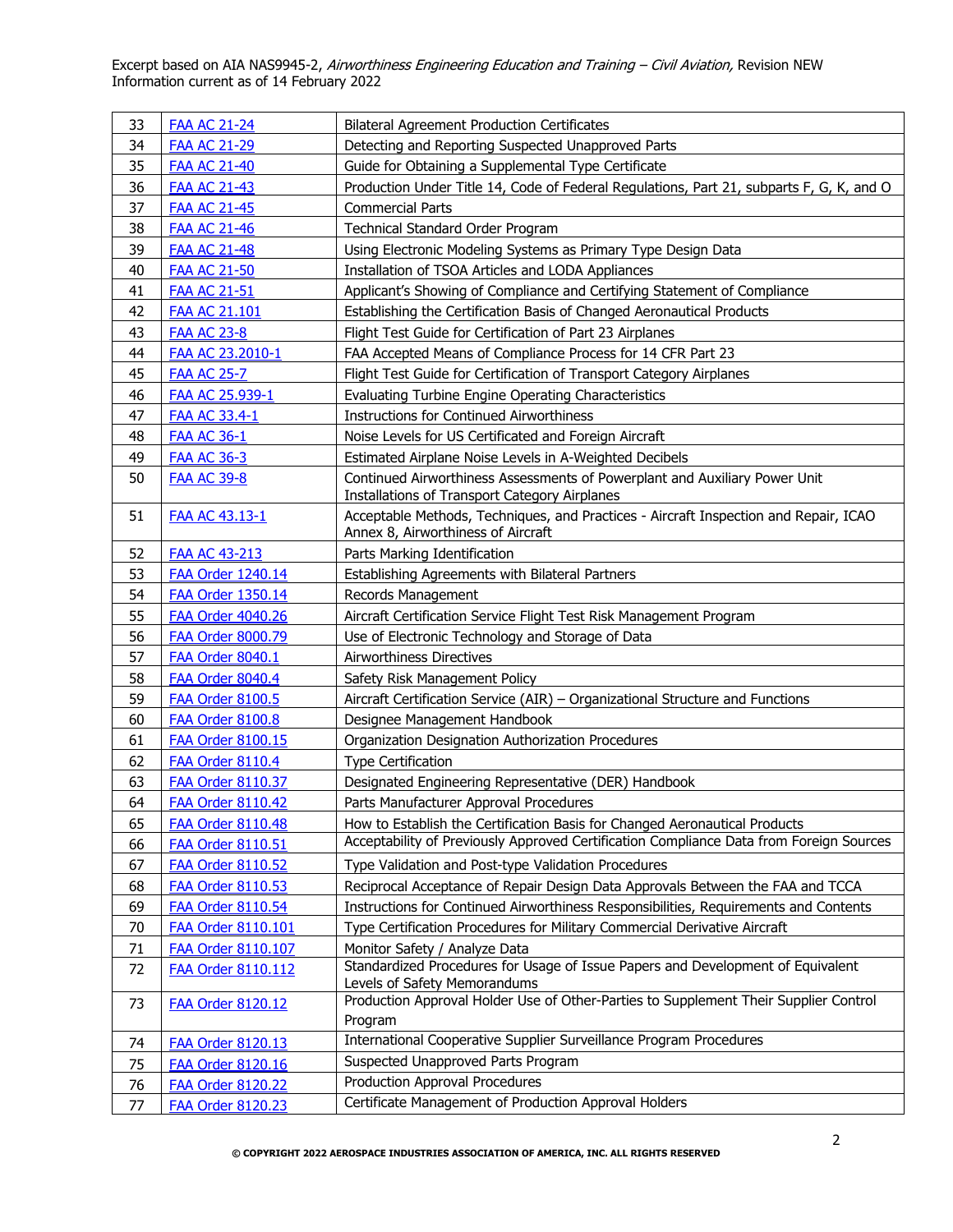| 78  | <b>FAA Order 8130.2</b>                                                                  | Airworthiness Certification of Aircraft                                                                                                                                                                                                                                                                                                |
|-----|------------------------------------------------------------------------------------------|----------------------------------------------------------------------------------------------------------------------------------------------------------------------------------------------------------------------------------------------------------------------------------------------------------------------------------------|
| 79  | <b>FAA Order 8130.21</b>                                                                 | Procedures for Completion and Use of the Authorized Release Certificate                                                                                                                                                                                                                                                                |
| 80  | FAA Order 8150.1                                                                         | Technical Standard Order Program                                                                                                                                                                                                                                                                                                       |
| 81  | FAA Order 8900.1                                                                         | Flight Standards Information Management System                                                                                                                                                                                                                                                                                         |
|     |                                                                                          |                                                                                                                                                                                                                                                                                                                                        |
|     | <b>FAA Websites:</b>                                                                     |                                                                                                                                                                                                                                                                                                                                        |
| 82  | Accountability                                                                           | http://faa.gov/about/office_org/headquarters_offices/avs/offices/air/transformation                                                                                                                                                                                                                                                    |
|     | Framework                                                                                | /csp/elements/element 1/                                                                                                                                                                                                                                                                                                               |
| 83  | <b>Bilateral Agreements</b>                                                              | https://www.faa.gov/aircraft/air_cert/international/bilateral_agreements/                                                                                                                                                                                                                                                              |
| 84  | <b>Certification Authorities</b><br>for Transport Airplanes<br>(CATA)                    | https://www.faa.gov/aircraft/air_cert/design_approvals/transport/transport_intl/cata/                                                                                                                                                                                                                                                  |
| 85  | Certificate Management<br>Quality System Audits                                          | Certificate Management / Quality System Audit (QSA) of Production Approval Holders<br>https://www.faa.gov/aircraft/air_cert/continued_operation/QSA/                                                                                                                                                                                   |
| 86  | <b>Certification Management</b><br>Team (CMT)<br><b>Collaborative Strategy</b>           | https://www.google.com/url?sa=t&rct=j&g=&esrc=s&source=web&cd=&ved=2ahUKEw<br>jtxP X8dvwAhW5CTOIHXTIAwMOFjAAeqOIAxAD&url=https%3A%2F%2Fwww.faa.gov%<br>2Fabout%2Foffice_org%2Fheadquarters_offices%2Favs%2Foffices%2Fair%2Ftransform<br>ation%2Fcertification_strategy%2Fmedia%2Fcmt_strategy.pdf&usg=AOvVaw0ichrLnAp<br>GDMygn06R0KhJ |
| 87  | <b>Certification Process</b><br><b>Improvement Guide</b><br>(CPI Guide)                  | https://www.faa.gov/aircraft/air_cert/design_approvals/media/CPI_quide.pdf<br>(also referred to as: The FAA and Industry Guide to Product Certification)                                                                                                                                                                               |
| 88  | Compliance Assurance -<br><b>Transformation Initiative</b>                               | https://www.faa.gov/about/office_org/headquarters_offices/avs/offices/air/transformatio<br>n/csp/initiatives/initiative 1/                                                                                                                                                                                                             |
| 89  | Design Approvals                                                                         | https://www.faa.gov/aircraft/air_cert/design_approvals/                                                                                                                                                                                                                                                                                |
| 90  | Design Approval Holder<br>Obligations                                                    | https://www.faa.gov/aircraft/air_cert/continued_operation/design_approval_holder/tc_h<br>older/                                                                                                                                                                                                                                        |
| 91  | DRS - Dynamic<br>Regulatory System                                                       | https://drs.faa.gov/browse                                                                                                                                                                                                                                                                                                             |
| 92  | <b>FAA Aircraft Certification</b>                                                        | https://www.faa.gov/about/office_org/headquarters_offices/avs/offices/air/                                                                                                                                                                                                                                                             |
| 93  | FAA Delegated<br>Organizations                                                           | https://www.faa.gov/other_visit/aviation_industry/designees_delegations/delegated_org<br>anizations/                                                                                                                                                                                                                                   |
| 94  | <b>FAA Designees</b>                                                                     | https://www.faa.gov/other_visit/aviation_industry/designees_delegations/                                                                                                                                                                                                                                                               |
| 95  | FAA-DoD Agreement for<br>Support of Military<br><b>Commercial Derivative</b><br>Aircraft | https://daytonaero.com/wp-content/uploads/Baseline-FRA-FY18-22.pdf                                                                                                                                                                                                                                                                     |
| 96  | FAA International<br>Certification                                                       | https://www.faa.gov/aircraft/air_cert/international/                                                                                                                                                                                                                                                                                   |
| 97  | <b>FAA Lessons Learned</b><br>from Civil Aviation<br><b>Accidents</b>                    | https://lessonslearned.faa.gov/                                                                                                                                                                                                                                                                                                        |
| 98  | FAA Organization /<br><b>Offices</b>                                                     | https://www.faa.gov/about/office_org/                                                                                                                                                                                                                                                                                                  |
| 99  | FAA Regulatory Guidance<br>Library                                                       | https://rgl.faa.gov/                                                                                                                                                                                                                                                                                                                   |
| 100 | FAA System Safety<br>Handbook                                                            | https://www.faa.gov/regulations_policies/handbooks_manuals/aviation/risk_managemen<br>t/ss_handbook/                                                                                                                                                                                                                                   |
| 101 | FAA Transformation<br>Initiatives                                                        | https://www.faa.gov/about/office_org/headquarters_offices/avs/offices/air/transformatio<br>n/csp/initiatives/                                                                                                                                                                                                                          |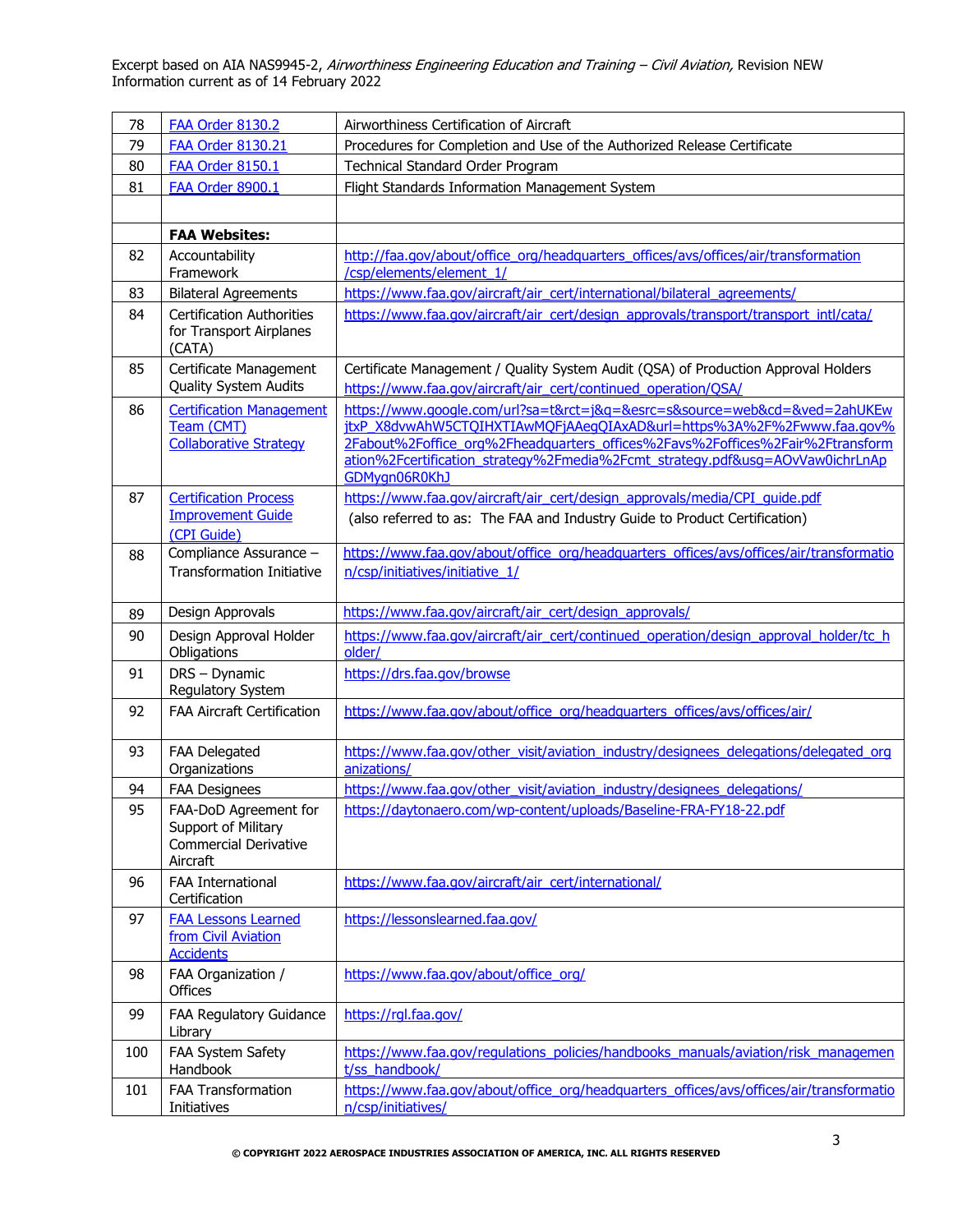| 102 | <b>Introduction to Safety</b><br><b>Risk Management</b>                                          | https://www.faa.gov/news/safety_briefing/2019/media/SE_Topic_19-01.pdf                                                                                                                                                                                                                                   |
|-----|--------------------------------------------------------------------------------------------------|----------------------------------------------------------------------------------------------------------------------------------------------------------------------------------------------------------------------------------------------------------------------------------------------------------|
| 103 | Means of Compliance<br>Advisory Circulars for<br>Aircraft (20-18 thru 45-3)                      | https://www.faa.gov/regulations_policies/advisory_circulars/                                                                                                                                                                                                                                             |
| 104 | Small Airplanes<br>Regulations, Policies &<br>Guidance                                           | https://www.faa.gov/aircraft/air_cert/design_approvals/small_airplanes/small_airplanes<br>regs/                                                                                                                                                                                                          |
| 105 | Part 23 Accepted Means<br>of Compliance Based on<br><b>ASTM Consensus</b><br>Standards (faa.gov) | https://www.faa.gov/aircraft/air_cert/design_approvals/small_airplanes/small_airplanes<br>regs/media/part 23 moc.pdf                                                                                                                                                                                     |
| 106 | <b>Production Certificates</b>                                                                   | https://www.faa.gov/aircraft/air_cert/production_approvals/prod_cert/                                                                                                                                                                                                                                    |
| 107 | The FAA and Industry<br>Guide to Product<br>Certification                                        | https://www.faa.gov/aircraft/air_cert/design_approvals/media/CPI_quide.pdf<br>(also referred to as: Certification Process Improvement Guide)                                                                                                                                                             |
| 108 | Federal Register<br>Website: Accepted<br>Means of Compliance,<br>Normal Category<br>Airplanes    | https://www.federalregister.gov/documents/2020/09/22/2020-17911/accepted-means-<br>of-compliance-airworthiness-standards-normal-category-airplanes                                                                                                                                                       |
| 109 | Referenced FAA Forms -<br>www.FAA.gov<br>See:                                                    | FAA Form 8120-10, Request for Conformity<br>FAA Form 8100-1, Conformity Inspection Record<br>FAA Form 8130-31, Statement of Conformity - Military Aircraft<br>FAA Form 8130-9, Statement of Conformity                                                                                                   |
| 110 | Small Airplanes Issue List                                                                       | https://www.google.com/url?sa=t&rct=j&q=&esrc=s&source=web&cd=&ved=2ahUKEw<br>i_ru39qqnxAhUH054KHZJFAjQQFjABeqQIAxAF&url=https%3A%2F%2Fwww.faa.gov%2F<br>aircraft%2Fair_cert%2Fdesign_approvals%2Fsmall_airplanes%2Fsmall_airplanes_regs%<br>2Fmedia%2FSAIL FY19 Q2.pdf&usq=AOvVaw2qfFAM3SbmexvVJGqB6bz9 |
| 111 | <b>Transport Airplanes Issue</b><br>List                                                         | https://www.google.com/url?sa=t&rct=j&g=&esrc=s&source=web&cd=&cad=rja&uact<br>=8&ved=2ahUKEwi23vfSq6nxAhUQ2J4KHVS5Ci8OFjAAeqQIAxAF&url=https%3A%2F%2<br>Fwww.faa.gov%2Faircraft%2Fair_cert%2Fdesign_approvals%2Ftransport%2Fmedia%2<br>Frpttailistforpublicweb.pdf&usq=AOvVaw0Tho0MQQlwXaPNaYv0YTAF     |
| 112 | Rotorcraft Directorate<br>Significant Project List                                               | https://www.google.com/url?sa=t&rct=j&g=&esrc=s&source=web&cd=&cad=rja&uact<br>=8&ved=2ahUKEwi4uLWerKnxAhXU-<br>Z4KHaPdC6YOFjAAeqQIAxAF&url=https%3A%2F%2Fwww.faa.gov%2Faircraft%2Fair c<br>ert%2Fdesign_approvals%2Frotorcraft%2Fmedia%2Frd_spl.pdf&usq=AOvVaw1ISLqLJX<br>2u06lF5CJpXZ2                 |
| 113 | Engine and Propeller<br><b>Issue List</b>                                                        | https://www.faa.gov/aircraft/air_cert/design_approvals/engine_prop/issues_list/                                                                                                                                                                                                                          |

| 201 | <b>EASA Website</b>                             | Web page for EASA - European Union Aviation Safety Agency                                                                                                                    |
|-----|-------------------------------------------------|------------------------------------------------------------------------------------------------------------------------------------------------------------------------------|
| 202 | <b>FAA – EASA Bilateral</b><br><b>Agreement</b> | FAA web page for Bilateral Agreements.<br>https://www.faa.gov/aircraft/air_cert/international/bilateral_agreements/baa_basa_listing/<br>Select European Union from Dropdown. |

## TABLE A.2 – EASA RESOURCES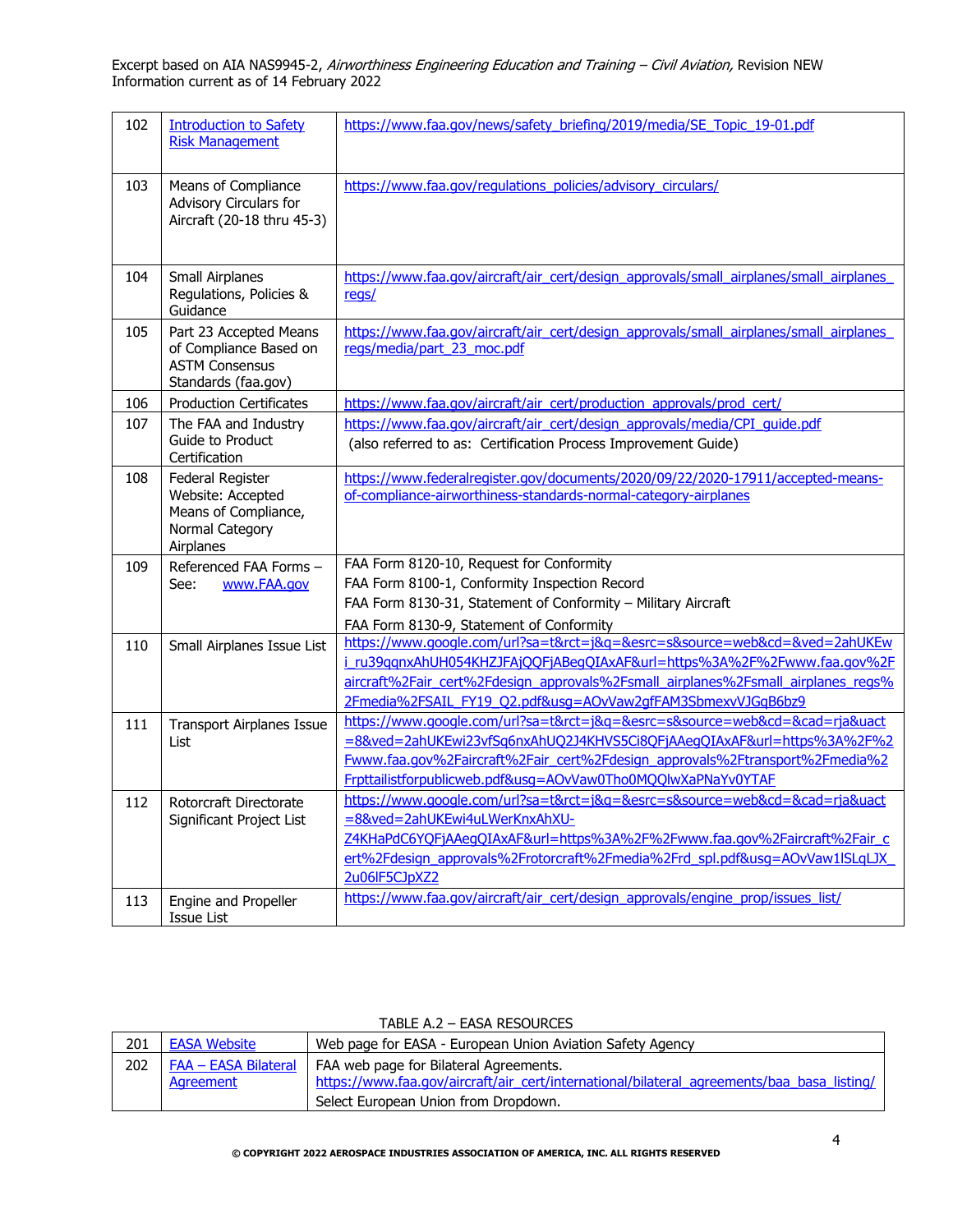| 203 | Part 21                  | Rules for Airworthiness and Environmental Certification                          |
|-----|--------------------------|----------------------------------------------------------------------------------|
| 204 | Part-M                   | Rules for Continuing Airworthiness                                               |
| 205 | $CS-23$                  | Rules for Normal-Category Aeroplanes                                             |
| 206 | $CS-25$                  | Rules for Large Aeroplanes                                                       |
| 207 | $CS-26$                  | Additional Airworthiness Specifications for Operations                           |
| 208 | $CS-27$                  | Rules for Small Rotorcraft                                                       |
| 209 | $CS-29$                  | Rules for Large Rotorcraft                                                       |
| 210 | $CS-34$                  | Rules for Aircraft Engine Emissions and Fuel Venting                             |
| 211 | $CS-36$                  | <b>Rules for Aircraft Noise</b>                                                  |
| 212 | <b>CS-APU</b>            | Rules for Auxiliary Power Units                                                  |
| 213 | <b>CS-AWO</b>            | Rules for All Weather Operations                                                 |
| 214 | <b>CS-CCD</b>            | Rules for Cabin Crew Data                                                        |
| 215 | $CS-CO2$                 | Acceptable Means of Compliance and Guidance Material for Aeroplane CO2 Emissions |
| 216 | $CS-E$                   | Rules for Engines                                                                |
| 217 | <b>CS-FCD</b>            | Rules for Operational Suitability Data (OSD) Flight Crew Data                    |
| 218 | <b>CS-LSA</b>            | Rules for Light Sport Aeroplanes                                                 |
| 219 | $CS-P$                   | Certification Specifications and Acceptable Means of Compliance for Propellers   |
| 220 | <b>CS-MMEL</b>           | Rules for Master Minimum Equipment List                                          |
| 221 | <b>CS-SIMD</b>           | Rules for Simulator Data                                                         |
| 222 | <b>CS-STAN</b>           | Standard Changes and Standard Repairs                                            |
| 223 | <b>CS-VLA</b>            | Rules for Very Light Aeroplanes                                                  |
| 224 | <b>CS-VLR</b>            | Rules for Very Light Rotorcraft                                                  |
| 225 | <b>AMC-20</b>            | General AMC for Airworthiness of Products, Parts and Appliances                  |
| 226 | ANAC-EASA-FAA-           | ANAC-EASA-FAA-TCCA Certification Management Team Collaboration Strategy          |
|     | <b>TCCA CMT Strategy</b> |                                                                                  |

TABLE A.3 – TCCA / CANADIAN RELATED RESOURCES

| 301 | <b>TCCA Website</b>        | Web page for TCCA – Transport Canada Civil Aviation                                        |
|-----|----------------------------|--------------------------------------------------------------------------------------------|
| 302 | FAA - Canada               | FAA web page for Bilateral Agreements.                                                     |
|     | <b>Bilateral Agreement</b> | https://www.faa.gov/aircraft/air_cert/international/bilateral_agreements/baa_basa_listing/ |
|     |                            | Select Canada from Dropdown.                                                               |
| 303 | Canadian                   | Canadian Aeronautics Act                                                                   |
|     | <b>Aeronautics Act</b>     |                                                                                            |
| 304 | <b>CAR 107</b>             | Subpart 7 – Safety Management System Requirements                                          |
| 305 | <b>CAR 200</b>             | CAR Part II - Aircraft Identification and Registration and Operation of a Leased Aircraft  |
|     |                            | by a Non-Registered Owner                                                                  |
| 306 | <b>CAR 521</b>             | Subpart $21$ $-$ Approval of the Type Design or a Change to the Type Design of an          |
|     |                            | Aeronautical Product                                                                       |
| 307 | <b>CAR 571</b>             | Subpart 71 - Aircraft Maintenance Requirements                                             |
|     |                            |                                                                                            |
| 308 | <b>CAR 573</b>             | Subpart 73 - Approved Maintenance Organizations                                            |
|     |                            |                                                                                            |
| 309 | <b>STD 222</b>             | Aircraft Marking and Registration                                                          |
| 310 | <b>AWM 505</b>             | Delegation of Authority                                                                    |
| 311 | <b>AWM 516</b>             | <b>Aircraft Emissions</b>                                                                  |
| 312 | <b>AWM 523</b>             | Normal, Utility, Aerobatic and Commuter Category Aeroplanes                                |
| 313 | AWM 523-VLA                | VLA - Very Light Aeroplanes                                                                |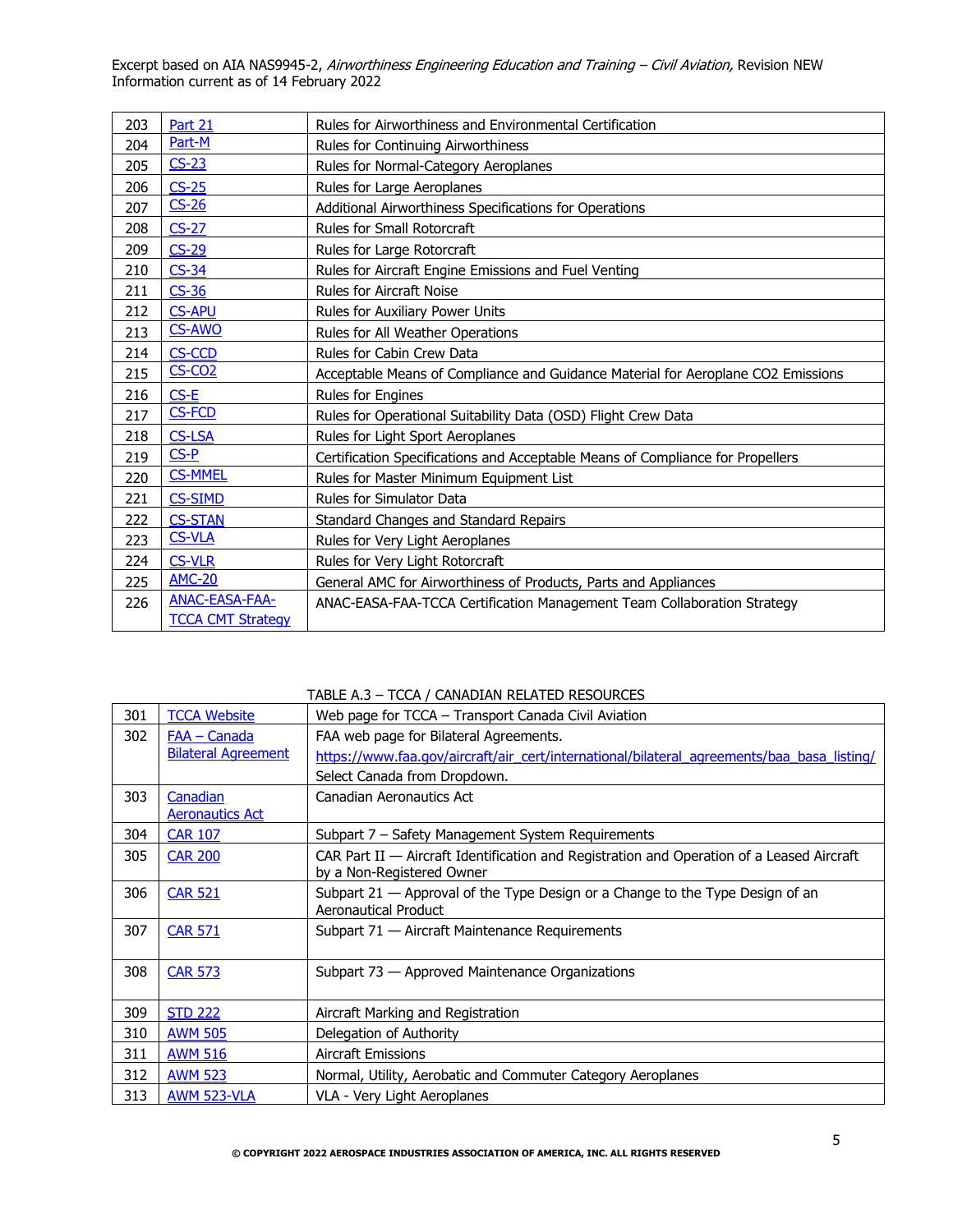| 314 | <b>AWM 525</b>                                    | <b>Transport Category Aeroplanes</b>                                                                            |
|-----|---------------------------------------------------|-----------------------------------------------------------------------------------------------------------------|
| 315 | <b>AWM 527</b>                                    | Normal Category Rotorcraft                                                                                      |
| 316 | <b>AWM 529</b>                                    | <b>Transport Category Rotorcraft</b>                                                                            |
| 317 | <b>AWM 533</b>                                    | <b>Aircraft Engines</b>                                                                                         |
| 318 | <b>AWM 537</b>                                    | Appliances and Parts                                                                                            |
| 319 | <b>AWM 551</b>                                    | Aircraft Equipment and Installation                                                                             |
| 320 | <b>AWM 571</b>                                    | Maintenance                                                                                                     |
| 321 | <b>AWM 573</b>                                    | Approved Maintenance Organizations                                                                              |
| 322 | <b>TCCA TP 14371 (TC</b><br>AIM)                  | Transport Canada Aeronautical Information Manual                                                                |
| 323 | <b>TCCA SI 500-003</b>                            | Aircraft Certification Level of Involvement (LOI)                                                               |
| 324 | <b>TCCA SI 500-004</b>                            | Development, Approval and Publication of Special Conditions - Airworthiness                                     |
| 325 | <b>TCCA SI 500-019</b>                            | Issue Papers, Concern Papers and Certification Memoranda                                                        |
| 326 | <b>TCCA AC 505-001</b>                            | Design Approval Representative (DAR)                                                                            |
| 327 | <b>TCCA AC 505-002</b>                            | Airworthiness Control System for a Delegated Organisation (Aircraft Certification)                              |
| 328 | <b>TCCA AC 505-003</b>                            | Safety Management Systems for Design Organizations                                                              |
| 329 | <b>TCCA AC 521-001</b>                            | Division I-General- Table of Concordance                                                                        |
| 330 | <b>TCCA AC 521-002</b>                            | Type Certification Requirements of Aircraft, Engines and Propellers                                             |
| 331 | <b>TCCA AC 521-004</b>                            | Changes to the Type Design of an Aeronautical Product                                                           |
| 332 | <b>TCCA AC 521-005</b>                            | Supplemental Type Certificates                                                                                  |
| 333 | <b>TCCA AC 521-006</b>                            | Repair Design Approvals                                                                                         |
| 334 | <b>TCCA AC 521-007</b>                            | Part Design Approvals                                                                                           |
| 335 | <b>TCCA AC 521-009</b>                            | Division IX - Service Difficulty Reporting                                                                      |
| 336 | <b>TCCA AC 571-002</b>                            | Maintenance Implementation Procedures - Bilateral Aviation Safety Agreement Between<br>Canada and United States |
| 337 | <b>TCCA AC 571-005</b>                            | Major Repair After Substantial Damage                                                                           |
| 338 | <b>TCCA SIs</b>                                   | <b>Staff Instructions</b>                                                                                       |
| 339 | <b>TCCA SI 521-002</b>                            | Type Certification of Aeronautical Products                                                                     |
| 340 | <b>TCCA SI 521-004</b>                            | Changes to the Type Design of an Aeronautical Product                                                           |
| 341 | <b>TCCA MPLs</b>                                  | Maintenance and Manufacturing Policy Letters                                                                    |
| 342 | <b>TCCA ASIs &amp; MSIs</b>                       | Airworthiness Staff Instructions and Maintenance and Manufacturing Staff Instructions                           |
| 343 | <b>TCCA AMAs</b>                                  | Airworthiness Manual Advisories                                                                                 |
| 344 | <b>TCCA Airworthiness</b><br>Notice B017          | The Clean Aircraft Concept                                                                                      |
| 345 | <b>TCCA SI 500-003</b>                            | Aircraft Certification Level of Involvement (LOI)                                                               |
| 346 | <b>TCCA SI 505-002</b>                            | Basic Standards for Training Delivered by Delegates                                                             |
| 347 | <b>ANAC-EASA-FAA-</b><br><b>TCCA CMT Strategy</b> | ANAC-EASA-FAA-TCCA Certification Management Team Collaboration Strategy                                         |

| 401 | <b>ANAC Website</b>      | Agencia Nacional de Aviacao Civil (National Civil Aviation Agency)                                                         |
|-----|--------------------------|----------------------------------------------------------------------------------------------------------------------------|
| 402 | FAA - Brazil Bilateral   | FAA web page for Bilateral Agreements.                                                                                     |
|     | Agreement                | https://www.faa.gov/aircraft/air_cert/international/bilateral_agreements/baa_basa_listing/<br>Select Brazil from Dropdown. |
| 403 | ANAC-EASA-FAA-           | ANAC-EASA-FAA-TCCA Certification Management Team Collaboration Strategy                                                    |
|     | <b>TCCA CMT Strategy</b> |                                                                                                                            |
| 404 | <b>ANAC Procedures</b>   | The Certification Procedures Handbooks (MPH) were issued until the year of 2008. From                                      |
|     | <b>Handbooks</b>         | 2009 they are now denominated only as Procedures Handbooks (MPR).                                                          |

# TABLE A.4 – ANAC RESOURCES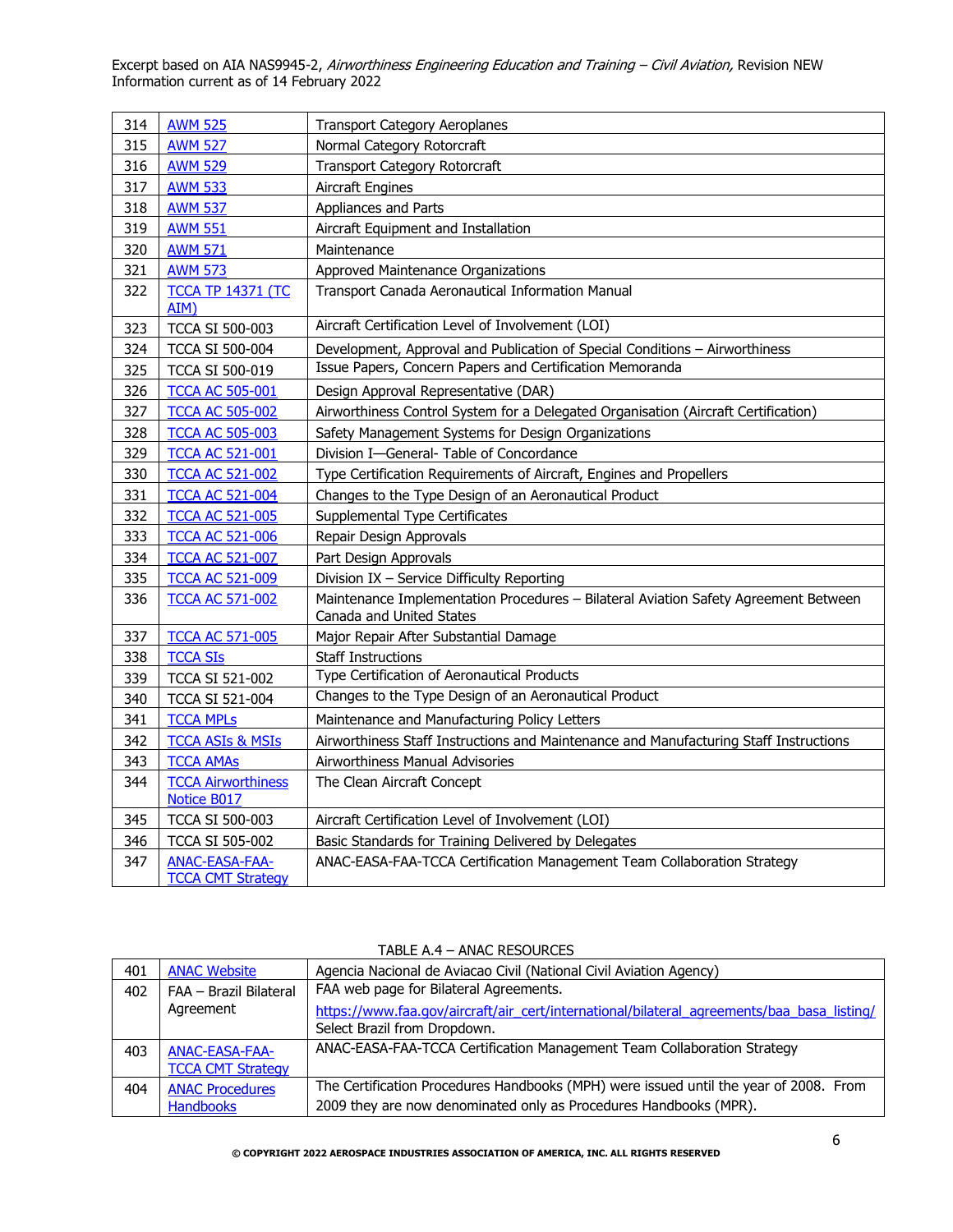| 405 | <b>ANAC TCDS</b> | List of certified products in Brazil. Also has a link for exempt products not certified in |
|-----|------------------|--------------------------------------------------------------------------------------------|
|     |                  | Brazil however, are authorized to operate in Brazil.                                       |

### TABLE A.5 – JCAB RESOURCES

| 501 | <b>JCAB Website</b>  | Web page for Japan Civil Aviation Bureau (JCAB)                                            |
|-----|----------------------|--------------------------------------------------------------------------------------------|
| 502 | FAA - JCAB Bilateral | FAA web page for bilateral agreements.                                                     |
|     | Agreement            | https://www.faa.gov/aircraft/air_cert/international/bilateral_agreements/baa_basa_listing/ |
|     |                      | Select Japan from Dropdown.                                                                |

### TABLE A.6 – US MILITARY / DEFENSE RESOURCES

| 601 | <b>AFPD 62-6</b>                                                                         | <b>USAF Airworthiness</b>                                               |
|-----|------------------------------------------------------------------------------------------|-------------------------------------------------------------------------|
| 602 | AFI 62-601                                                                               | <b>USAF Airworthiness</b>                                               |
| 603 | <b>AMACC</b>                                                                             | Army Military Airworthiness Certification Criteria                      |
| 604 | <b>ANAC-EASA-FAA-TCCA</b><br><b>CMT Strategy</b>                                         | ANAC-EASA-FAA-TCCA Certification Management Team Collaboration Strategy |
| 605 | AR 70-62                                                                                 | Army Regulation: Airworthiness of Aircraft Systems                      |
| 606 | DoDD 5030.61                                                                             | DoD Directive: DOD Airworthiness Policy                                 |
| 607 | MIL-HDBK-516                                                                             | Department of Defense Handbook: Airworthiness Certification Criteria    |
| 608 | MIL-STD-810                                                                              | Environmental Engineering Considerations and Laboratory Tests           |
| 609 | FAA-DoD Agreement for<br>Support of Military<br><b>Commercial Derivative</b><br>Aircraft | https://daytonaero.com/wp-content/uploads/Baseline-FRA-FY18-22.pdf      |

### TABLE A.7 – OTHER / GENERAL INDUSTRY RESOURCES

| 701 | AS9100                            | Quality Management Systems – Requirements for Aviation, Space, and Defense<br>Organizations                  |
|-----|-----------------------------------|--------------------------------------------------------------------------------------------------------------|
| 702 | <b>ASTM Standard F3264-</b><br>19 | Standard Specification for Normal Category Aeroplanes Certification                                          |
| 703 | <b>ICAO Annexes 1 to 18</b>       | International Civil Aviation Organization Annexes 1 to 18 Booklet                                            |
| 704 | <b>ICAO Annex 8</b>               | Airworthiness of Aircraft (Link is to ICAO Store)                                                            |
| 705 | <b>ICAO Annex 19</b>              | Safety Management                                                                                            |
| 706 | <b>ICAO Doc 9859</b>              | Safety Management Manual (SMM)                                                                               |
| 707 | <b>MMPDS</b>                      | Metallic Materials Properties Development and Standardization                                                |
| 708 | <b>Nadcap</b>                     | National Aerospace and Defense Contractors Accreditation Program                                             |
| 709 | <b>NAS9945</b>                    | Airworthiness Engineering Training and Education                                                             |
| 710 | NAS9945-1                         | Airworthiness Engineering Academic Curricula                                                                 |
| 711 | NAS9945-2                         | Airworthiness Engineering Training and Education - Civil Aviation                                            |
| 712 | NAS9945-3                         | Airworthiness Engineering Training and Education – Defense and Military                                      |
| 713 | NAS9945-4                         | Airworthiness Engineering Training and Education – Emerging Technologies                                     |
| 714 | NAVAIRINST 13034.1                | (AIR-4.0P) Flight Clearance Policy for Air Vehicles and Aircraft Systems                                     |
| 715 | <b>RTCA DO-160</b>                | Environmental Conditions and Test Procedures for Airborne Electronic/Electrical<br>Equipment and Instruments |